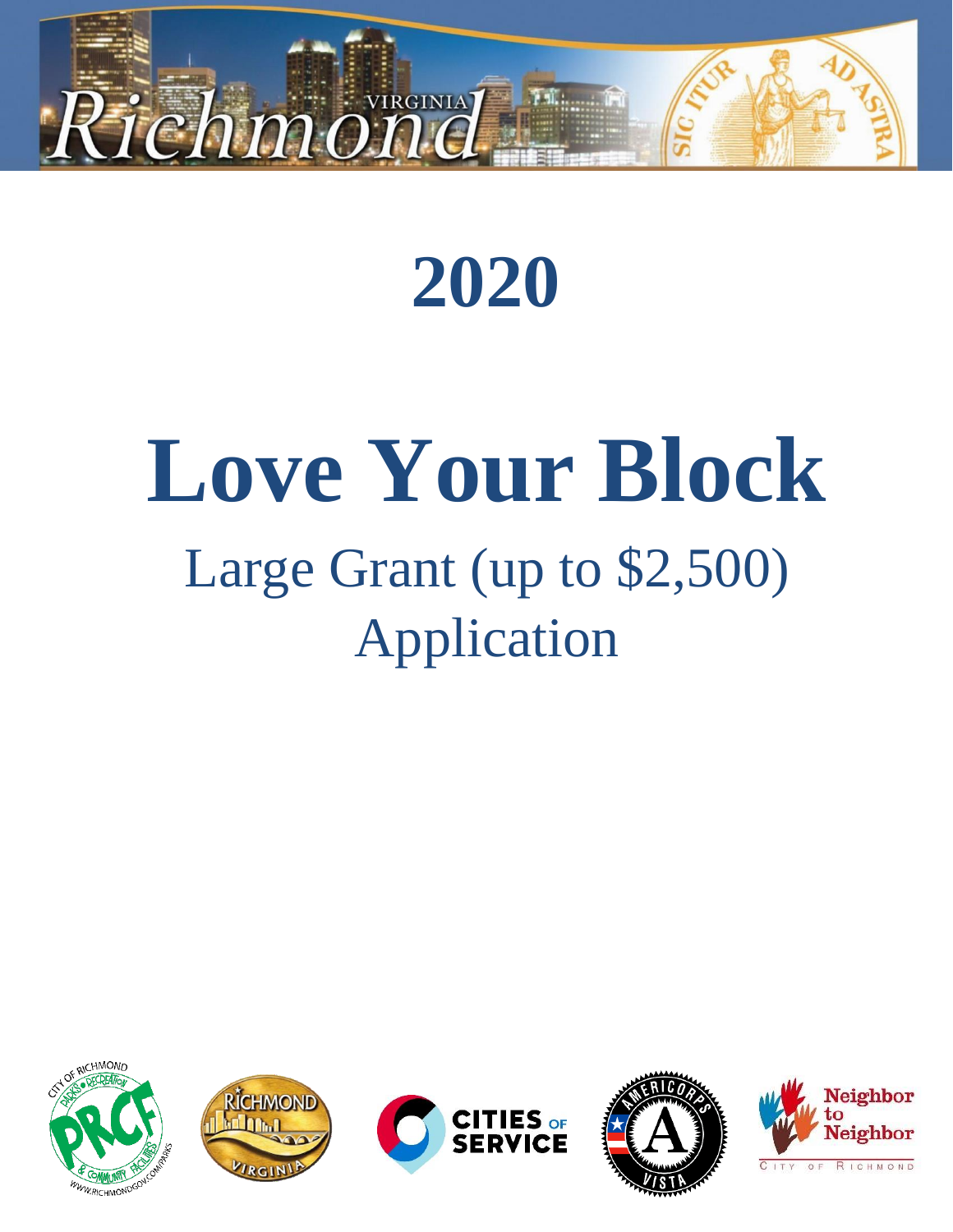## **Love Your Block RVA**

Spring 2020 Application

#### **Mission Statement**

Empower and engage citizen volunteers to revitalize their city neighborhoods - one block at a time.

The City of Richmond proudly presents the Love Your Block (LYB) RVA mini-grant program, made possible by Cities of Service. This program supports resident-led initiatives and projects in the pilot areas of the City of Richmond. These include low-income neighborhoods located within Northside, Southside, and the East End. Interested groups are invited to submit project proposals that aim to address vacant lots and green spaces blighted with overgrowth, trash, or are underutilized, and are an eyesore to the community. The goal of LYB RVA is to support citizens to transform these spaces into neighborhood assets, increase community connectedness, and positively enhance residents' quality of life. LYB RVA is overseen by Parks, Recreation and Community Facilities, Office on Volunteerism, which will provide mini-grants ranging from \$300-\$2,500 to successful applicants- as well as work to provide project support from various City departments.

#### **Important Dates**

Application Deadline November 22, 2019 Grantees Announced January 31, 2020 Mandatory Grantee Orientation February 13, 2020 Kickoff Event/ Project Start Date March 21, 2020 Project Final Reports Due June 19, 2020

#### **Eligibility Requirements**

In order to qualify for a grant of \$300 to \$2,500, successful project applications must demonstrate the project will do the following:

- Take place within low income areas of the pilot neighborhoods within the city's Northside, Southside, and East End, per the grant funders
- Be resident-led
- Show clear support from the community (10 non-related residents)
- Address a goal that is shared by community members

○ *Projects that promote community and neighborhood connectedness, intergenerational connections and recurring activity space will be given priority* 

Individuals, for-profit businesses, and public institutions are **ineligible** for LYB RVA mini-grants. Funds may not be used for entertainment purposes, to purchase alcohol, tobacco, firearms, weapons, surveillance equipment, street repair or any other item not approved by LYB RVA.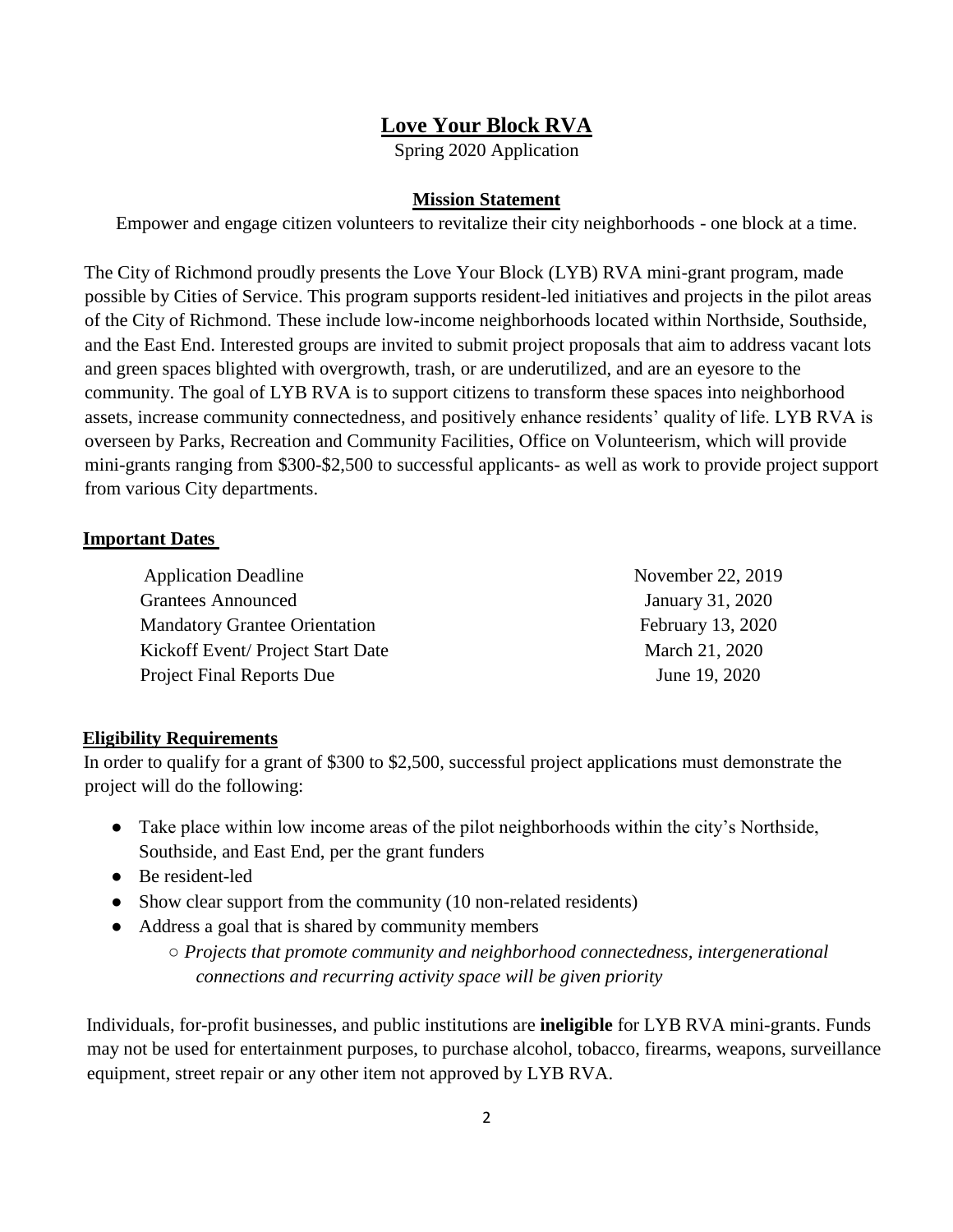Every application must provide evidence of good standing with the State Corporation Commission (SCC) and evidence that the organization is recognized by the IRS as a charitable organization or, if it is not recognized by the IRS as a charitable organization, copies of the organization's articles of incorporation, bylaws, or other organizing documents on file with the SCC. This information is necessary for a determination as to whether or not the entity is an eligible recipient of grant funds in accordance with Va. Code § 15.2-953. If you have any questions regarding this policy please contact LYB at the number below.

All Love Your Block projects must:

- 1. Revitalize a physical space (i.e. vacant lot, green space, abandoned community garden, etc.) that is underused, overgrown, or an eyesore to the community.
- 2. Help improve resident's perception of safety.
- 3. Increase community connectedness through volunteerism.

#### **Existing City Services**

When applicable, city services will be coordinated to enhance projects. Utilizing existing city services will be further reviewed during the Mandatory Grantee Orientation.

#### **Reporting**

Grant recipients will be responsible for directly reporting to the Love Your Block RVA team on a **regular basis**. This includes regular monthly mini reports of progress (if appropriate), photographs of the completed project, a written report that contains quantitative data such as square feet of graffiti removed, number of trees planted, etc., as well as qualitative information about the project process. This will be further reviewed during the Mandatory Grantee Orientation.

For further information regarding grant guidelines, contact:

[Rebecca.Davis@richmondgov.com](mailto:Rebecca.Davis@richmondgov.com) 804-646-5619

#### **Application Checklist:**

- ❏ Completed application ❏ Sustainability plan
- ❏ Document 10 resident volunteers ❏ Four pictures of the project site
- 
- ❏ IRS determination letter
- 
- 
- ❏ Expense table ❏ Donation table

#### **How to Apply:**

Email complete application and all requested materials to: [Neighbor2Neighbor@Richmondgov.com](mailto:Neighbor2Neighbor@Richmondgov.com) by November 22, 2019. Applications will not be accepted after this date. All applications will be scored by the Application Review Committee and grantees will be announced by January 31, 2020.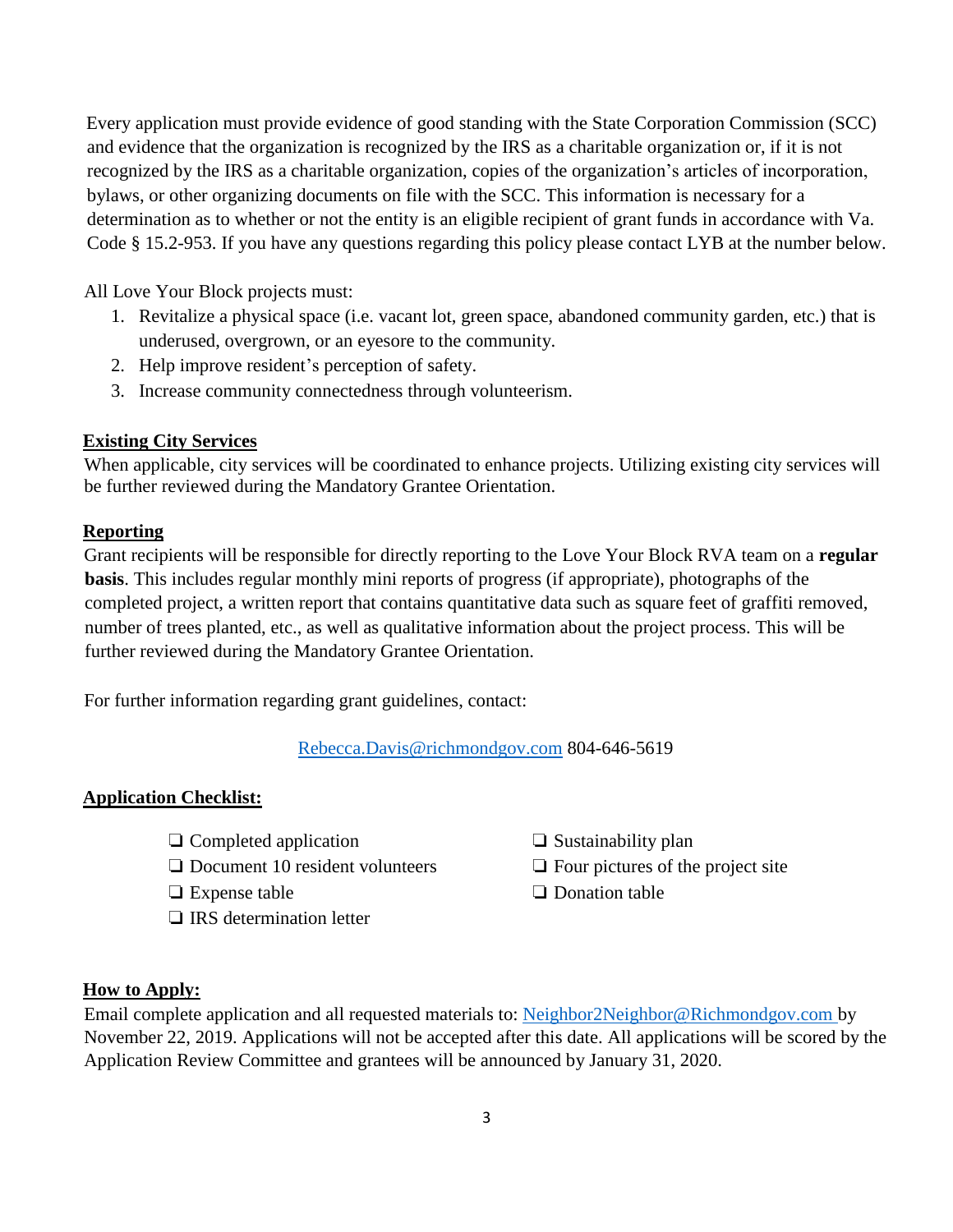| $\nu_{\rm F}$ $\lambda_{\rm F}$ = $\nu$ = $\nu$ |                                                     |  |
|-------------------------------------------------|-----------------------------------------------------|--|
| <b>Group Name:</b>                              | <b>Council District #:</b>                          |  |
| <b>Primary Contact:</b>                         | <b>Secondary Contact:</b>                           |  |
| <b>Title/Affiliation:</b>                       | <b>Title/Affiliation:</b>                           |  |
| <b>Phone:</b>                                   | <b>Phone:</b>                                       |  |
| <b>Email:</b>                                   | Email:                                              |  |
| <b>Group Mailing Address:</b>                   | <b>Address of Proposed Project Site:</b>            |  |
| <b>Year Group was Formed:</b>                   | How Many Volunteers are Needed for this<br>Project? |  |
| <b>How Did the Group Hear about LYB?</b>        | <b>Group's Website:</b>                             |  |

#### **Love Your Block RVA Application** *Spring 2020*

## **(Please Fill In the Blanks Below)**

## **Section I: Group description and demonstrated support**

- 1. Briefly describe the mission, history, and goals of the group.
- 2. Has the group ever completed a project like this before? If yes, please briefly explain the project and its impacts.
- 3. Is the group collaborating with any other organizations on the proposed project such as non-profit agencies, faith-based organizations, or civic associations? If yes, please describe: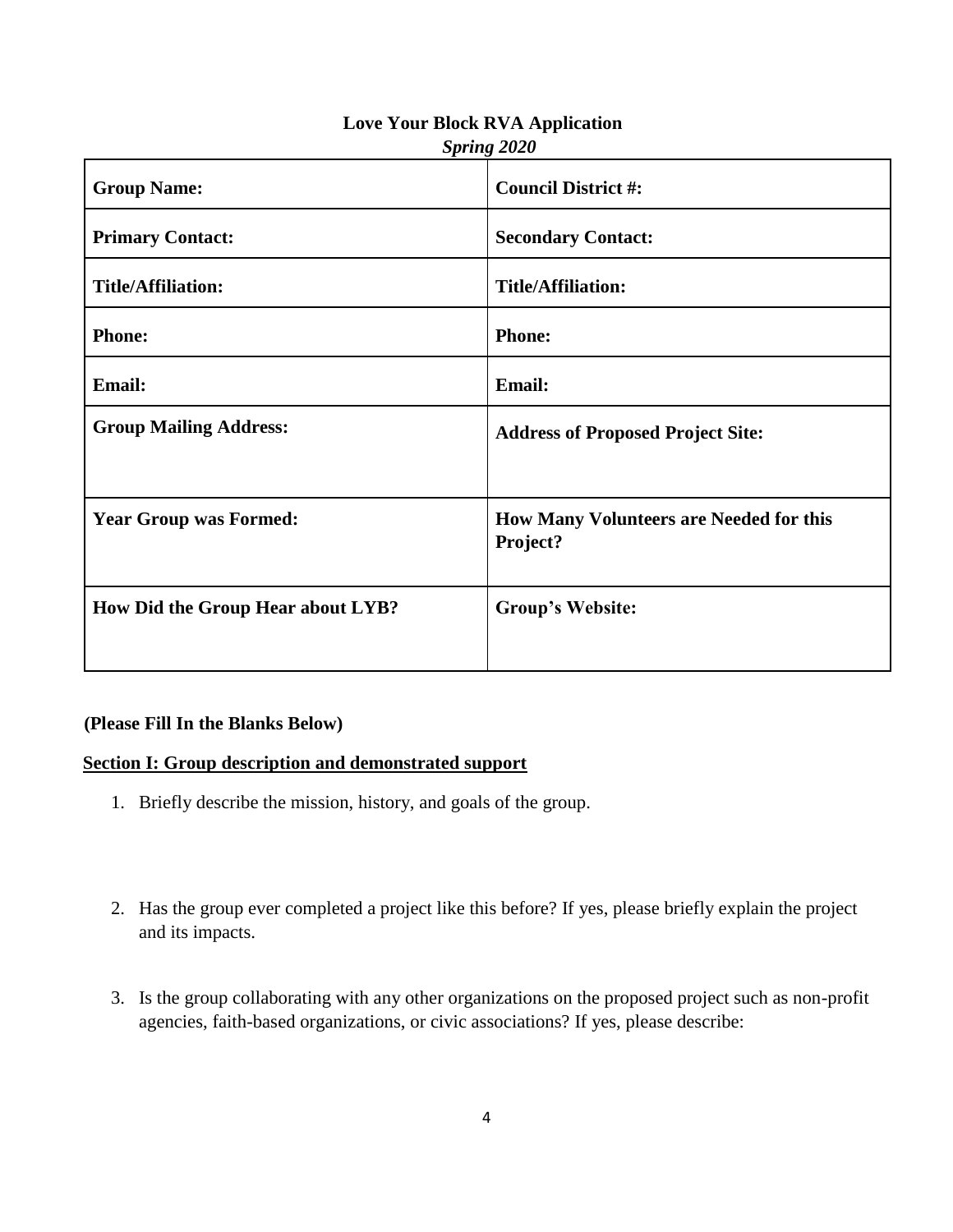| 10 residents who live in the neighborhood where the proposed project would take place are required to |
|-------------------------------------------------------------------------------------------------------|
| volunteer. Please document the signatures and addresses of 10 non-related residents below.            |

| NAME/SIGNATURE | <b>ADDRESS</b> |
|----------------|----------------|
| 1.             |                |
| 2.             |                |
| 3.             |                |
| 4.             |                |
| 5.             |                |
| 6.             |                |
| 7.             |                |
| 8.             |                |
| 9.             |                |
| 10.            |                |

## **Section II: Project Description**

Please include four pictures of the project site with the application submission.

- 1. Describe the group's project proposal.
- 2. What are the goals of this project? (minimum of 1 goal)

Goal 1.

Goal 2.

Goal 3.

3. How does the project meet this neighborhood's needs?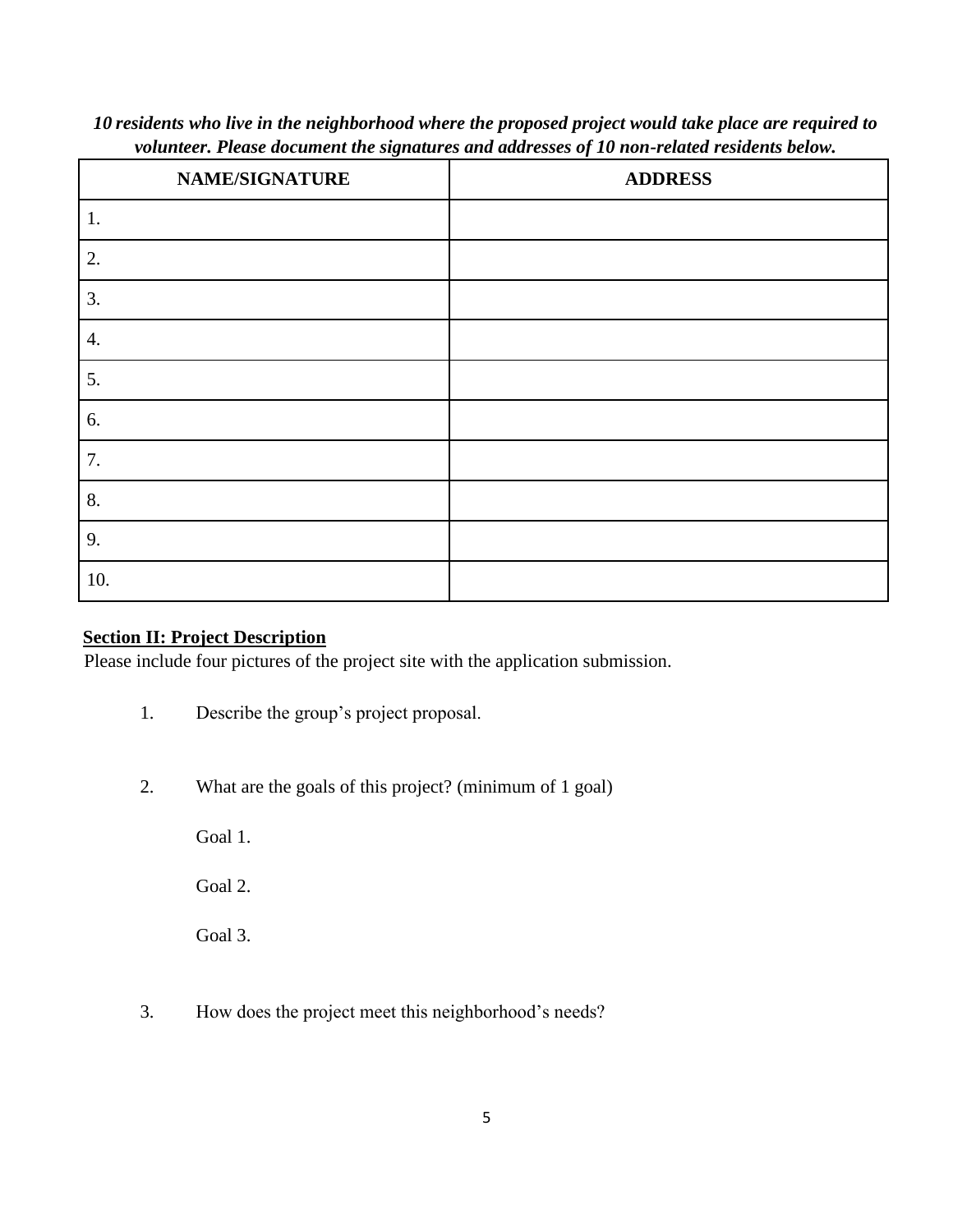## **Section III: Sustainability Plan**

How does the group plan to sustain the results of the project? Please document below.

| <b>Step</b>                 | <b>Goals</b>                          | <b>Resource/s needed to</b><br>complete step     | Person(s)<br><b>Responsible</b> | <b>Completion</b><br><b>Date</b> |
|-----------------------------|---------------------------------------|--------------------------------------------------|---------------------------------|----------------------------------|
| Ex. Maintain<br>cleanliness | Keep litter/debris<br>off the grounds | Two trash receptacles<br>that are emptied weekly | John Doe                        | Weekly checks                    |
|                             |                                       |                                                  |                                 |                                  |
|                             |                                       |                                                  |                                 |                                  |
|                             |                                       |                                                  |                                 |                                  |
|                             |                                       |                                                  |                                 |                                  |
|                             |                                       |                                                  |                                 |                                  |
|                             |                                       |                                                  |                                 |                                  |

## **Section III: Budget**

## **Please complete the expense table for the TOTAL planned expenses of the project**

| <b>Item</b> | Quantity  | <b>Purpose</b>         | <b>Vendor/Supplier</b> | Cost    |
|-------------|-----------|------------------------|------------------------|---------|
|             |           |                        |                        |         |
| Ex: Paint   | 2 gallons | Paint the garden fence | Home Depot             | \$50.00 |
|             |           |                        |                        |         |
|             |           |                        |                        |         |
|             |           |                        |                        |         |
|             |           |                        |                        |         |
|             |           |                        |                        |         |
|             |           |                        | Total:                 |         |
|             |           |                        |                        |         |

Are you seeking funding or in-kind materials from other sources? If yes, please describe below: